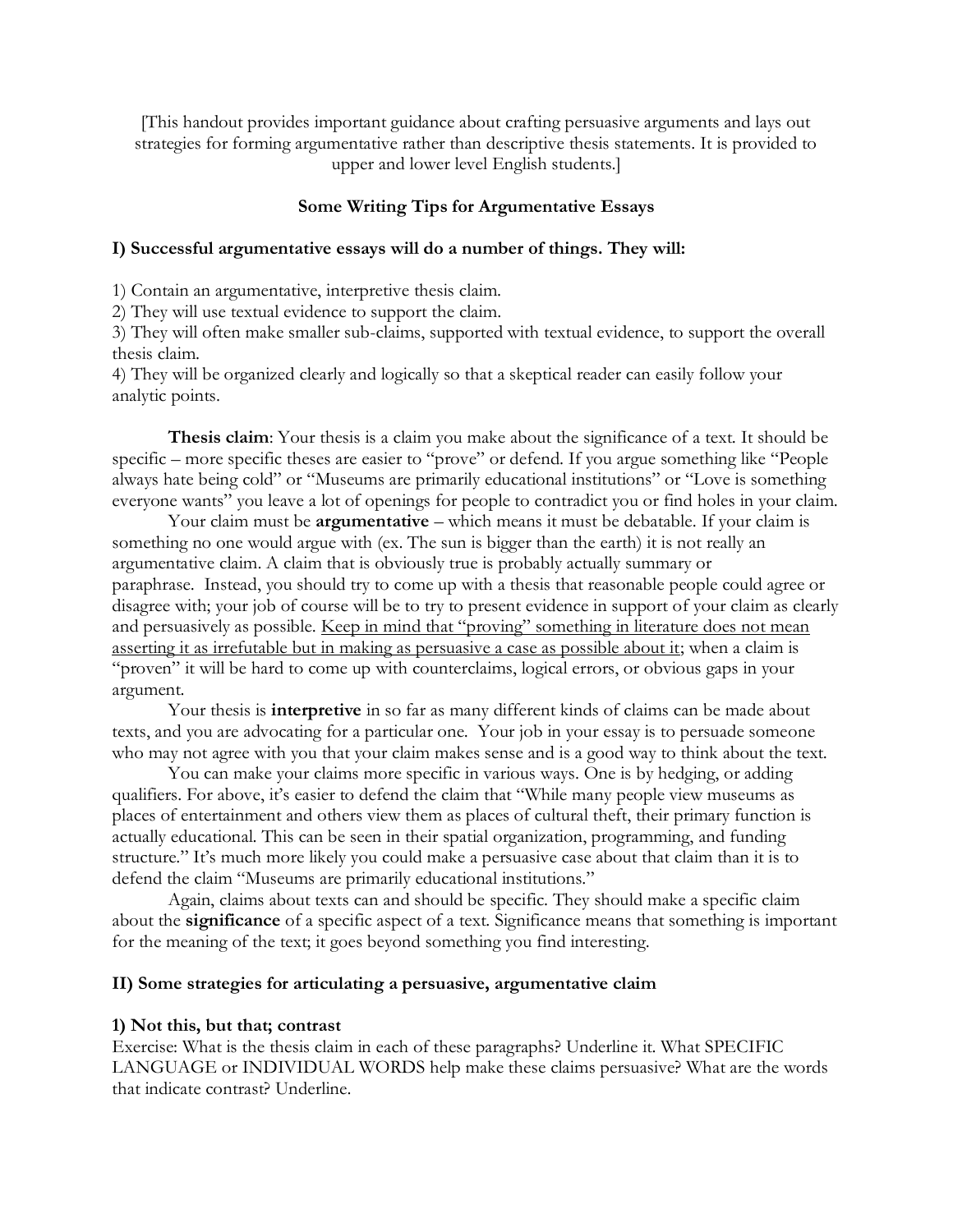a. The tracking shots that link Madeleine and the portrait draw a series of simple comparisons. The camera dollies from the floral bouquet Madeleine holds to the identical one held by Carlotta.

Likewise the camera moves from the spiraling arrangement of Madeleine's hairdo to Carlotta sporting the same curl in the portrait. The dolly-in camera makes us gradually approach the painting, drawing so close to its surface we feel we can touch it. Through the dolly-in, the camera sinks into and opens up the space of the painting. The closer we get, the more the flatness of the painting asserts itself.

b. The tracking shots that link Madeleine and the portrait first draw a series of simple comparisons. The camera dollies from the floral bouquet Madeleine holds to the identical one held by Carlotta. Likewise the camera moves from the spiraling arrangement of Madeleine's hairdo to Carlotta sporting the same curl in the portrait. Yet the camera movement used seems excessive if Hitchcock only intended to draw this comparison. A simple cut between the painted and real hairdos and bouquets would make the relation clear, whereas the dolly-in camera makes us gradually approach the painting, finally drawing so close to its surface we feel we can touch it. There is more involved in this elegant scene than a detective noticing significant details. Through the dolly-in, the camera seems to sink into and open up the space of the painting, not only directing Scottie's (and our) attention, but seemingly confusing the space of observer and painting, of representation and reality. However, the closer we get, the more the flatness of the painting, a barrier to our penetration, asserts itself. We must linger over this paradox, because it lies at the core of Hitchcock's use of the painting and its frame.

# 2) Stasis  $\rightarrow$  destabilization

Exercise: What accepted or obvious convention (stasis) is being destabilized? Underline. What claim is proposed instead? What is the thesis argument? Underline.

This short essay contemplates a large problem: What is a (traditional Chinese) painting? The answer seems so self-evident that the question often eludes either an intrinsic analysis of style and iconography or an extrinsic study of social, political, and religious contexts. Both kinds of scholarship equate a painting with a pictorial representation, which is alone reproduced in scholarly works as the object of discussion. Missing here are a painting's physical form -- as a framed canvas, a piece of plastered wall, a scroll, an album, a fan, or a screen -- and all concepts and practices related to its materiality. An alternative approach, the one advocated here, is that a painting must be understood both as a an image-bearing object and as a pictorial image; the collaboration and tension between these two aspects make a work a "painting." As commonplace as it seems, this approach is rarely practiced. When seriously pursued, however, it naturally breaks down the confines between image, object, and context and provides a new ground for historical investigation.

# **3) Solution to a problem in the text**

Exercise: What is the problem in the text the author has identified and how do they propose to address or "solve" it? Underline. What is the thesis argument? Underline.

• Remember, like "proving" things in literature, "solving" is about putting forward a persuasive account, not determining all possible readings or "answers."

In *The Confessions*, Saint Augustine writes more about his mother, Monica, than he does about any other character. She is the only woman given a voice throughout the book; we hear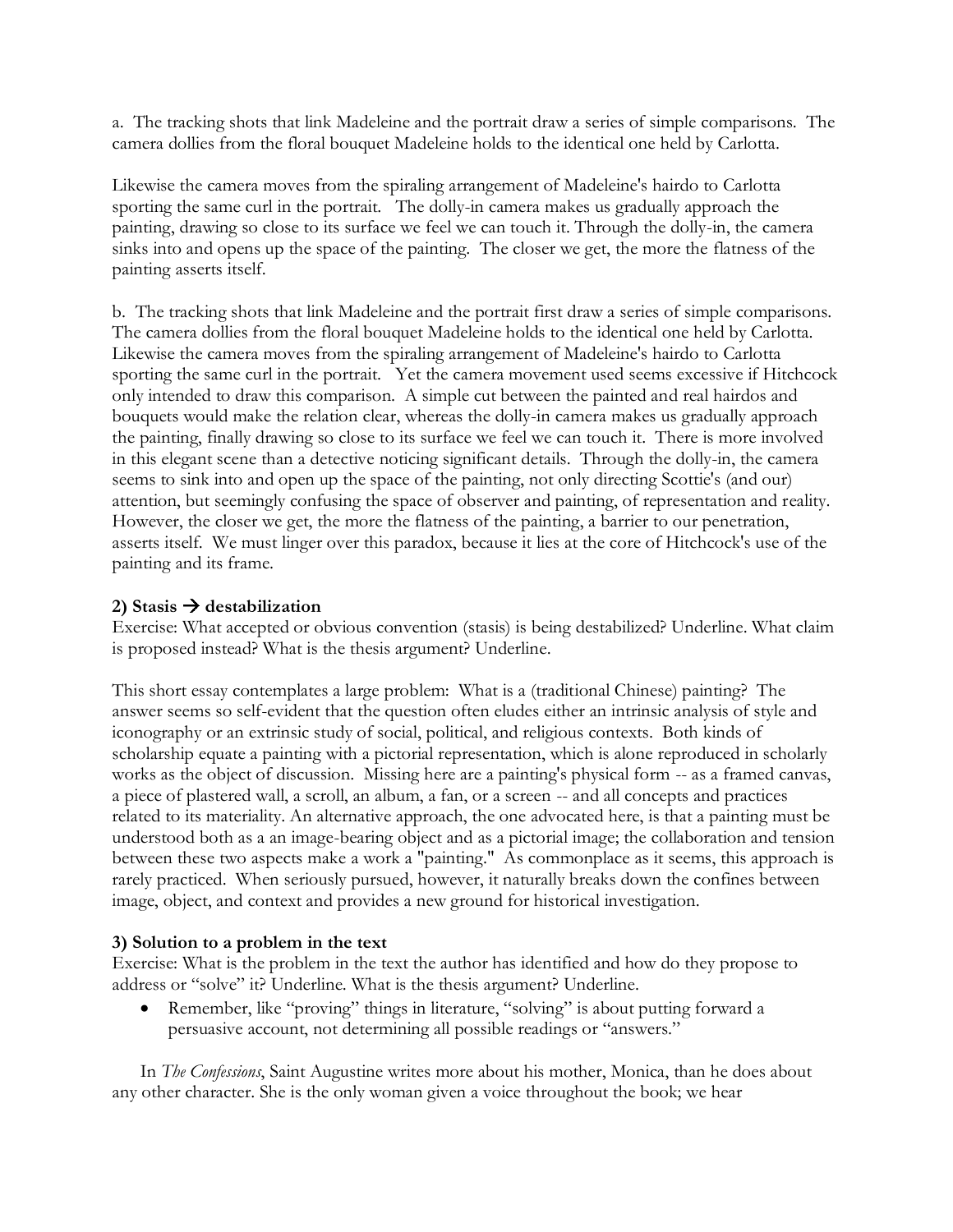next to nothing of Augustine's wife and various lovers, but passage after passage are dedicated to the depiction of his mother and of her devotion to Christianity. Such disparity in his treatment of women in this text, which details his path to Christian faith, may simply mean that Monica is a figure of paramount influence in Augustine's religious life. However, the disparity still seems odd in a text deemed autobiographical, since what we usually consider other important events in someone's life, like marriage, are mentioned only as an afterthought.

Perhaps the distinction given Monica is employed not simply to illustrate her patient and relentless effort to convert her son, but also to provide support to a persuasive text. Confessions is an autobiography with an agenda; it is political as much as it is religious. Though "confession" in the religious sense refers to the private confessing of one's sins to God, the intended audience of Confessions is not God himself, but other Christians and potential convert to Christianty. I submit here that Monica's function in the structure of Augustine's life-account is to provide an example of a path to conversion other than his own. By doing so, Augustine presents a more convincing argument for Christianity by describing the religious life of someone at once similar and dissimilar from himself. In other words, Monica exists not just to support Augustine's conversion but as an exemplary figure in her own right.

**III) Sometimes it is helpful to compare and contrast the argument in your introduction with the one in your conclusion**. Does it make sense to switch them, or to rewrite your introductory claim in light of what you have 'figured out' by the time you finish writing the paper? Often we have only a general idea of what we want to argue at the beginning, but we can talk about it much more specifically by the time we finish writing and have laid out our evidence.

Example of the introductory paragraph in an argumentative paper:

In the *Iliad* of Homer, the warrior ethic defines the social system of the Greeks. When Homer brings up the conflict between Achilleus and Agamemnon in Book I we are forced to decide who is "right" in the eyes of the warrior ethic.. This conflict is a fundamental theme of the Iliad.

Example of the last paragraph in the same paper:

Having seen that this conflict is central to the Iliad, we can now ask "why?" Was Homer questioning the validity of an ethic that had such a duality? There is some evidence for this in Book 9 when Achilleus says, 'A man dies still if he has done nothing, as one who has done much" (206). This statement is completely against the warrior ethic, yet Homer does not seem to look down on Achilleus' remark. Or, perhaps Homer was demonstrating how complex the system was. Even in a complex system of values compromise can be worked out, as seen when Antilochos submits to Menelaos.

We have seen how the conflict between Achilleus and Agamemnon is found throughout the Iliad. We have seen that, in the eyes of the warrior ethic, both were right. We have also seen another example of this idea. Regardless of its purpose, the conflict between two sides who were 'right' is a fundamental theme of the Iliad.

**IV) Textual evidence**: You must use evidence from the text to support your thesis claim. Remember that in literature classes evidence is evidence FROM THE TEXT, that is, actual specific words and phrases from the text that you quote and then explain in your paragraphs. Picking fewer examples or textual moments, and spending more time discussing *how* and *why* they are significant